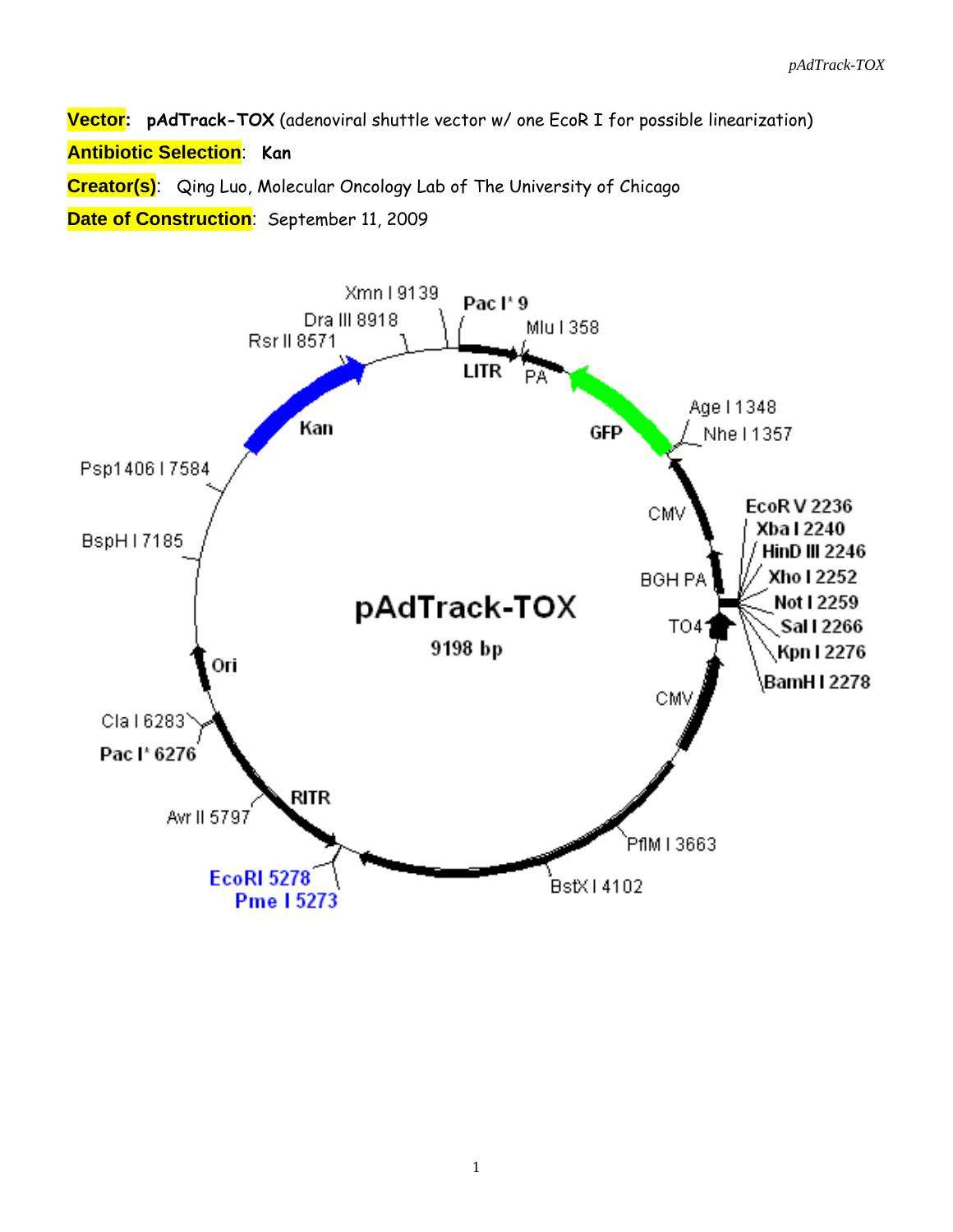# **pAdTrack-TOX Vector Sequence**

| NNNTTAATTAANNNTCCCTTCCAGCTCTCTGCCCCTTTTGGATTGAAGCCAATATGATAA     | 60   |
|------------------------------------------------------------------|------|
| TGAGGGGGTGGAGTTTGTGACGTGGCGCGGGGCGTGGGAACGGGGCGGGTGACGTAGTAG     | 120  |
| TGTGGCGGAAGTGTGATGTTGCAAGTGTGGCGGAACACATGTAAGCGACGGATGTGGCAA     | 180  |
| AAGTGACGTTTTTGGTGTGCGCCGGTGTACACAGGAAGTGACAATTTTCGCGCGGTTTTA     | 240  |
| GGCGGATGTTGTAGTAAATTTGGGCGTAACCGAGTAAGATTTGGCCATTTTCGCGGGAAA     | 300  |
| ACTGAATAAGAGGAAGTGAAATCTGAATAATTTTGTGTTACTCATAGCGCGTAANNNCGC     | 360  |
| GTTAAGATACATTGATGAGTTTGGACAAACCACAACTAGAATGCAGTGAAAAAAATGCTT     | 420  |
| TATTTGTGAAATTTGTGATGCTATTGCTTTATTTGTAACCATTATAAGCTGCAATAAACA     | 480  |
| AGTTAACAACAACAATTGCATTCATTTTATGTTTCAGGTTCAGGGGGAGGTGTGGGAGGT     | 540  |
| TTTTTAAAGCAAGTAAAACCTCTACAAATGTGGTATGGCTGATTATGATCAGTTATCTAG     | 600  |
| ATCCGGTGGATCTGAGTCCGGACTTGTACAGCTCGTCCATGCCGAGAGTGATCCCGGCGG     | 660  |
| CGGTCACGAACTCCAGCAGGACCATGTGATCGCGCTTCTCGTTGGGGTCTTTGCTCAGGG     | 720  |
| CGGACTGGGTGCTCAGGTAGTGGTTGTCGGGCAGCAGCACGGGCCCGTCGCCGATGGGGG     | 780  |
| TGTTCTGCTGGTAGTGGTCGGCGAGCTGCACGCTGCCGTCCTCGATGTTGTGGCGGATCT     | 840  |
| TGAAGTTCACCTTGATGCCGTTCTTCTGCTTGTCGGCCATGATATAGACGTTGTGGCTGT     | 900  |
| TGTAGTTGTACTCCAGCTTGTGCCCCAGGATGTTGCCGTCCTCCTTGAAGTCGATGCCCT     | 960  |
| TCAGCTCGATGCGGTTCACCAGGGTGTCGCCCTCGAACTTCACCTCGGCGCGGGTCTTGT     | 1020 |
| AGTTGCCGTCGTCCTTGAAGAAGATGGTGCGCTCCTGGACGTAGCCTTCGGGCATGGCG      | 1080 |
| ACTTGAAGAAGTCGTGCTGCTTCATGTGGTCGGGGTAGCGCTGAAGCACTGCACGCCGT      | 1140 |
| AGGTCAGGGTGGTCACGAGGGTGGCCAGGGCACGGCAGCTTGCCGGTGGTGCAGATGA       | 1200 |
| ACTTCAGGGTCAGCTTGCCGTAGGTGGCATCGCCCTCGCCCTCGCCGGACACGCTGAACT     | 1260 |
| TGTGGCCGTTTACGTCGCCGTCCAGCTCGACCAGGATGGGCACCACCCGGTGAACAGCT      | 1320 |
| CCTCGCCCTTGCTCACCATGGTGGCGACCGGTAGCGCTAGCGGATCTGACGGTTCACTAA     | 1380 |
| ACCAGCTCTGCTTATATAGACCTCCCACCGTACACGCCTACCGCCCATTTGCGTCAATGG     | 1440 |
|                                                                  | 1500 |
| ATTGACGTCAATGGGGTGGAGACTTGGAAATCCCCGTGAGTCAAACCGCTATCCACGCCC     | 1560 |
| ATTGATGTACTGCCAAAACCGCATCACCATGGTAATAGCGATGACTAATACGTAGATGTA     | 1620 |
| CTGCCAAGTAGGAAAGTCCCATAAGGTCATGTACTGGGCATAATGCCAGGCGGGCCATTT     | 1680 |
| ACCGTCATTGACGTCAATAGGGGGCGTACTTGGCATATGATACACTTGATGTACTGCCAA     | 1740 |
| GTGGGCAGTTTACCGTAAATACTCCACCCATTGACGTCAATGGAAAGTCCCTATTGGCGT     | 1800 |
| TACTATGGGAACATACGTCATTATTGACGTCAATGGGCGGGGGTCGTTGGGCGGTCAGCC     | 1860 |
| AGGCGGCCATTTACCGTAAGTTATGTAACGCGGAACTCCATATATGGGCTATGAACTAA      | 1920 |
| TGACCCCGTAATTGATTACTATTANNNCTAGCAGATCCTGGTTCTTTCCGCCTCAGAAGC     | 1980 |
| CATAGAGCCCACCGCATCCCCAGCATGCCTGCTATTGTCTTCCCAATCCTCCCCCTTGCT     | 2040 |
| GTCCTGCCCCACCCCACCCCCCAGAATAGAATGACACCTACTCAGACAATGCGATGCAAT     | 2100 |
|                                                                  | 2160 |
| GGGGGAGGGCAAACAACAGATGGCTGCAACTAGAAGGCACAGTCGAGGCTGATCAGCG       | 2220 |
| GGTTTAGCGGCCgatatctctagaaagcttctcgaggcggccgcgtcgacggtaccggat     | 2280 |
| ccCCTGAATTaattCGGTGTCTTCTATGGAGGTCAAAACAGCGTGGATGGCGTCTCCAGGCGAT | 2340 |
| CTGACGGTTCACTAAACAGCTCGATCTCTATCACTGATAGGGAGATCTCTATCACTGATA     | 2400 |
| GGGAGATCTCTATCACTGATAGGGAGATCTCTATCACTGATAGGGAGAGCTCTGCTTATA     | 2460 |
| TAGACCTCCCACCGTACACGCCTACCGCCCATTTGCGTCAATGGGGCGGAGTTGTTACGA     | 2520 |
|                                                                  | 2580 |
| TGGAGACTTGGAAATCCCCGTGAGTCAAACCGCTATCCACGCCCATTGATGTACTGCCAA     | 2640 |
| AACCGCATCACCATGGTAATAGCGATGACTAATACGTAGATGTACTGCCAAGTAGGAAAG     | 2700 |
| TCCCATAAGGTCATGTACTGGGCATAATGCCAGGCGGCCATTTACCGTCATTGACGTCA      | 2760 |
| ATAGGGGGCGTACTTGGCATATGATACACTTGATGTACTGCCAAGTGGGCAGTTTACCGT     | 2820 |
| AAATACTCCACCCATTGACGTCAATGGAAAGTCCCTATTGGCGTTACTATGGGAACATAC     | 2880 |
| GTCATTATTGACGTCAATGGGCGGGGTCGTTGGGCGGTCAGCCAGGCGGCCATTTACC       | 2940 |
| GTAAGTTATGTAACGCGGAACTCCATATATGGGCTATGAACTAATGACCCCGTAATTGAT     | 3000 |
| TACTATTAATAACTAGAGNNNTAAGGGTGGGAAAGAATATATAAGGTGGGGGTCTTATGT     | 3060 |
| AGTTTTGTATCTGTTTTGCAGCAGCCGCCGCCGCCATGAGCACCAACTCGTTTGATGGAA     | 3120 |
| GCATTGTGAGCTCATATTTGACAACGCGCATGCCCCCATGGGCCGGGGTGCGTCAGAATG     | 3180 |
| TGATGGGCTCCAGCATTGATGGTCGCCCCGTCCTGCCCGCAAACTCTACTACCTTGACCT     | 3240 |
| ACGAGACCGTGTCTGGAACGCCGTTGGAGACTGCAGCCTCCGCCGCCGCTTCAGCCGCTG     | 3300 |
| CAGCCACCGCCCGCGGGATTGTGACTGACTTTGCTTTCCTGAGCCCGCTTGCAAGCAGTG     | 3360 |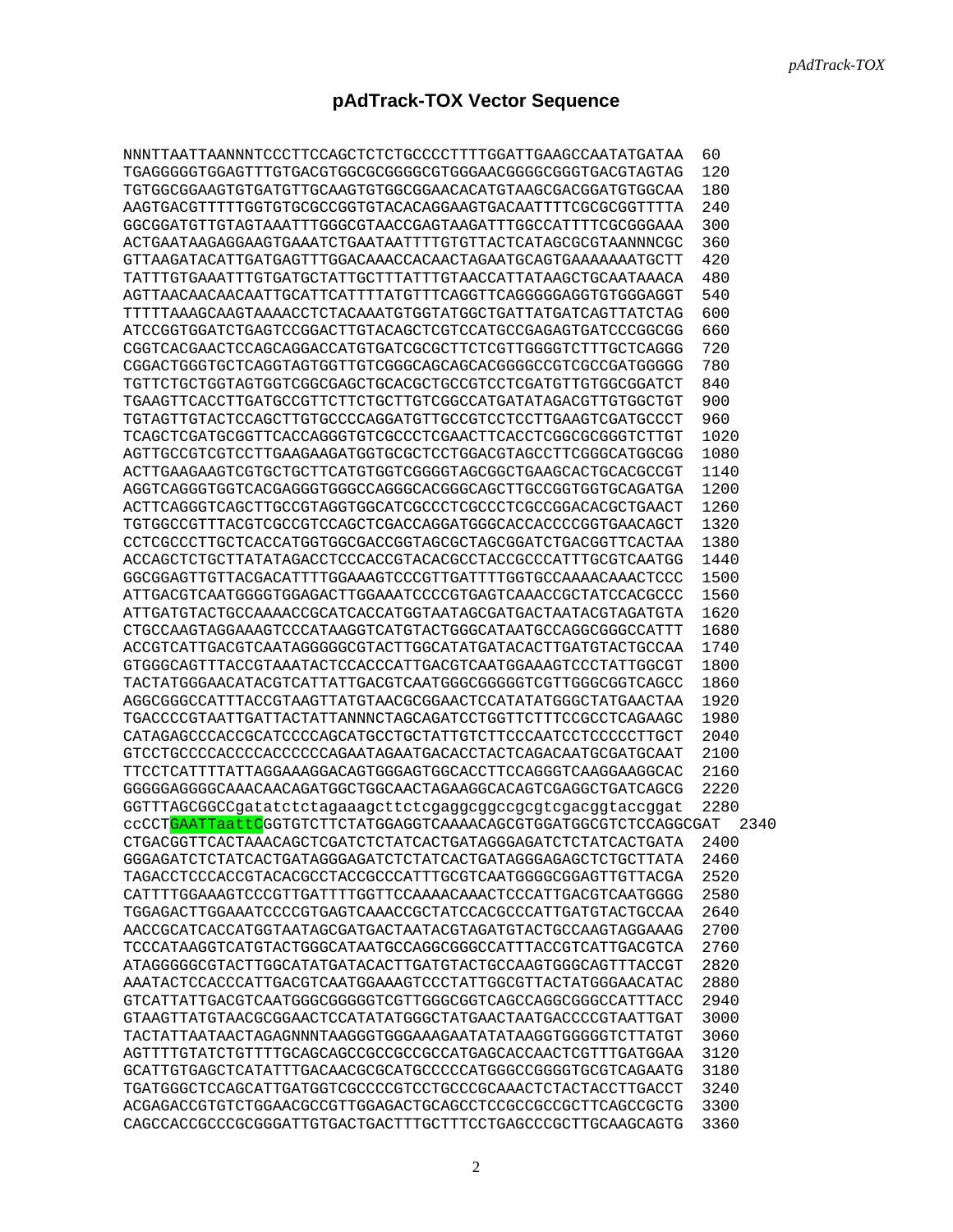| CAGCTTCCCGTTCATCCGCCCGCGATGACAAGTTGACGGCTCTTTTGGCACAATTGGATT | 3420 |
|--------------------------------------------------------------|------|
| CTTTGACCCGGGAACTTAATGTCGTTTCTCAGCAGCTGTTGGATCTGCGCCAGCAGGTTT | 3480 |
|                                                              | 3540 |
|                                                              | 3600 |
| GGTAGGCCCGGGACCAGCGGTCTCGGTCGTTGAGGGTCCTGTGTATTTTTTCCAGGACGT | 3660 |
| GGTAAAGGTGACTCTGGATGTTCAGATACATGGGCATAAGCCCGTCTCTGGGGTGGAGGT | 3720 |
| AGCACCACTGCAGAGCTTCATGCTGCGGGGTGGTGTTGTAGATGATCCAGTCGTAGCAGG | 3780 |
| AGCGCTGGCGTGGTGCCTAAAAATGTCTTTCAGTAGCAAGCTGATTGCCAGGGGCAGGC  | 3840 |
| CCTTGGTGTAAGTGTTTACAAAGCGGTTAAGCTGGGATGGGTGCATACGTGGGATATGA  | 3900 |
| GATGCATCTTGGACTGTATTTTTAGGTTGGCTATGTTCCCAGCCATATCCCTCCGGGGAT | 3960 |
| TCATGTTGTGCAGAACCACCAGCACAGTGTATCCGGTGCACTTGGGAAATTTGTCATGTA | 4020 |
| GCTTAGAAGGAAATGCGTGGAAGAACTTGGAGACGCCCTTGTGACCTCCAAGATTTTCCA | 4080 |
| TGCATTCGTCCATAATGATGGCAATGGCCCCACGGGCGGCGGCCTGGGCGAAGATATTTC | 4140 |
| TGGGATCACTAACGTCATAGTTGTGTTCCAGGATGAGATCGTCATAGGCCATTTTTACAA | 4200 |
| AGCGCGGGCGGAGGGTGCCAGACTGCGGTATAATGGTTCCATCCGGCCCAGGGGCGTAGT | 4260 |
| TACCCTCACAGATTTGCATTTCCCACGCTTTGAGTTCAGATGGGGGGATCATGTCTACCT | 4320 |
| GCGGGGCGATGAAGAAAACGGTTTCCGGGGTAGGGGAGATCAGCTGGGAAGAAAGCAGGT | 4380 |
| TCCTGAGCAGCTGCGACTTACCGCAGCCGGTGGGCCCGTAAATCACACCTATTACCGGGT | 4440 |
| GCAACTGGTAGTTAAGAGAGCTGCAGCTGCCGTCATCCCTGAGCAGGGGGGCCACTTCGT | 4500 |
| TAAGCATGTCCCTGACTCGCATGTTTTCCCTGACCAAATCCGCCAGAAGGCGCTCGCCGC | 4560 |
| CCAGCGATAGCAGTTCTTGCAAGGAAGCAAAGTTTTTCAACGGTTTGAGACCGTCCGCCG | 4620 |
| TAGGCATGCTTTTGAGCGTTTGACCAAGCAGTTCCAGGCGGTCCCACAGCTCGGTCACCT | 4680 |
| GCTCTACGGCATCTCGATCCAGCATATCTCCTCGTTTCGCGGGTTGGGGCGGCTTTCGCT | 4740 |
| GTACGGCAGTAGTCGGTGCTCGTCCAGACGGGCCAGGGTCATGTCTTTCCACGGGCGCAG | 4800 |
| GGTCCTCGTCAGCGTAGTCTGGGTCACGGTGAAGGGGTGCGCTCCGGGCTGCGCGCTGGC | 4860 |
| CAGGGTGCGCTTGAGGCTGGTCCTGCTGGTGCTGAAGCGCTGCCGGTCTTCGCCCTGCGC | 4920 |
| GTCGGCCAGGTAGCATTTGACCATGGTGTCATAGTCCAGCCCCTCCGCGGCGTGGCCCTT | 4980 |
| GGCGCGCAGCTTGCCCTTGGAGGAGGCGCCGCACGAGGGCCAGTGCAGACTTTTGAGGGC | 5040 |
| GTAGAGCTTGGGCGCGAGAAATACCGATTCCGGGGAGTAGGCATCCGCGCCCCAGGCCCC | 5100 |
| GCAGACGGTCTCGCATTCCACGAGCCAGGTGAGCTCTGGCCGTTCGGGGTCAAAAACCAG | 5160 |
| GTTTCCCCCATGCTTTTTGATGCGTTTCTTACCTCTGGTTTCCATGAGCCGGTGTCCACG | 5220 |
| CTCGGTGACGAAAAGGCTGTCCGTGTCCCCGTATACAGACTNNNGTTTAAACGAATTCNN | 5280 |
|                                                              | 5340 |
| CATCGTAGTCATGCTCATGCAGATAAAGGCAGGTAAGCTCCGGAACCACCACAGAAAAAG | 5400 |
| ACACCATTTTTCTCAAACATGTCTGCGGGTTTCTGCATAAACACAAAATAAAATAACA   | 5460 |
|                                                              | 5520 |
| AAAAAACATTTAAACATTAGAAGCCTGTCTTACAACAGGAAAAACAACCCTTATAAGCAT |      |
| AAGACGGACTACGGCCATGCCGGCGTGACCGTAAAAAACTGGTCACCGTGATTAAAAAG  | 5580 |
| CACCACCGACAGCTCCTCGGTCATGTCCGGAGTCATAATGTAAGACTCGGTAAACACATC | 5640 |
|                                                              | 5700 |
| GCAGGCGTAGAGACAACATTACAGCCCCCATAGGAGGTATAACAAAATTAATAGGAGAGA | 5760 |
| AAAACACATAAACACCTGAAAAACCCTCCTGCCTAGGCAAAATAGCACCCTCCCGCTCCA | 5820 |
| GAACAACATACAGCGCTTCACAGCGGCAGCCTAACAGTCAGCCTTACCAGTAAAAAAGAA | 5880 |
| AACCTATTAAAAAAACACCACTCGACACGGCACCAGCTCAATCAGTCACAGTGTAAAAAA | 5940 |
| GGGCCAAGTGCAGAGCGAGTATATATAGGACTAAAAAATGACGTAACGGTTAAAGTCCAC | 6000 |
| AAAAAACACCCAGAAAACCGCACGCGAACCTACGCCCAGAAACGAAAGCCAAAAAACCCA | 6060 |
| CAACTTCCTCAAATCGTCACTTCCGTTTTCCCACGTTACGTAACTTCCCATTTTAAGAAA | 6120 |
| ACTACAATTCCCAACACATACAAGTTACTCCGCCCTAAAACCTACGTCACCCGCCCCGTT | 6180 |
| CCCACGCCCCGCGCCACGTCACAAACTCCACCCCCTCATTATCATATTGGCTTCAATCCA | 6240 |
| AAATAAGGTATATTATTGATGATNNNTTAATTAAGGATCgatcCNNNCGGTGTGAAATAC | 6300 |
| CGCACAGATGCGTAAGGAGAAAATACCGCATCAGGCGCTCTTCCGCTTCCTCGCTCACTG | 6360 |
|                                                              | 6420 |
| TACGGTTATCCACAGAATCAGGGGATAACGCAGGAAAGAACATGTGAGCAAAAGGCCAGC | 6480 |
| AAAAGGCCAGGAACCGTAAAAAGGCCGCGTTGCTGGCGTTTTTCCATAGGCTCCGCCCCC | 6540 |
| CTGACGAGCATCACAAAAATCGACGCTCAAGTCAGAGGTGGCGAAACCCGACAGGACTAT | 6600 |
| AAAGATACCAGGCGTTTCCCCCTGGAAGCTCCCTCGTGCGCTCTCCTGTTCCGACCCTGC | 6660 |
| CGCTTACCGGATACCTGTCCGCCTTTCTCCCTTCGGGAAGCGTGGCGCTTTCTCATAGCT | 6720 |
| CACGCTGTAGGTATCTCAGTTCGGTGTAGGTCGTTCGCTCCAAGCTGGGCTGTGTGCACG | 6780 |
| AACCCCCCGTTCAGCCCGACCGCTGCGCCTTATCCGGTAACTATCGTCTTGAGTCCAACC | 6840 |
| CGGTAAGACACGACTTATCGCCACTGGCAGCAGCCACTGGTAACAGGATTAGCAGAGCGA | 6900 |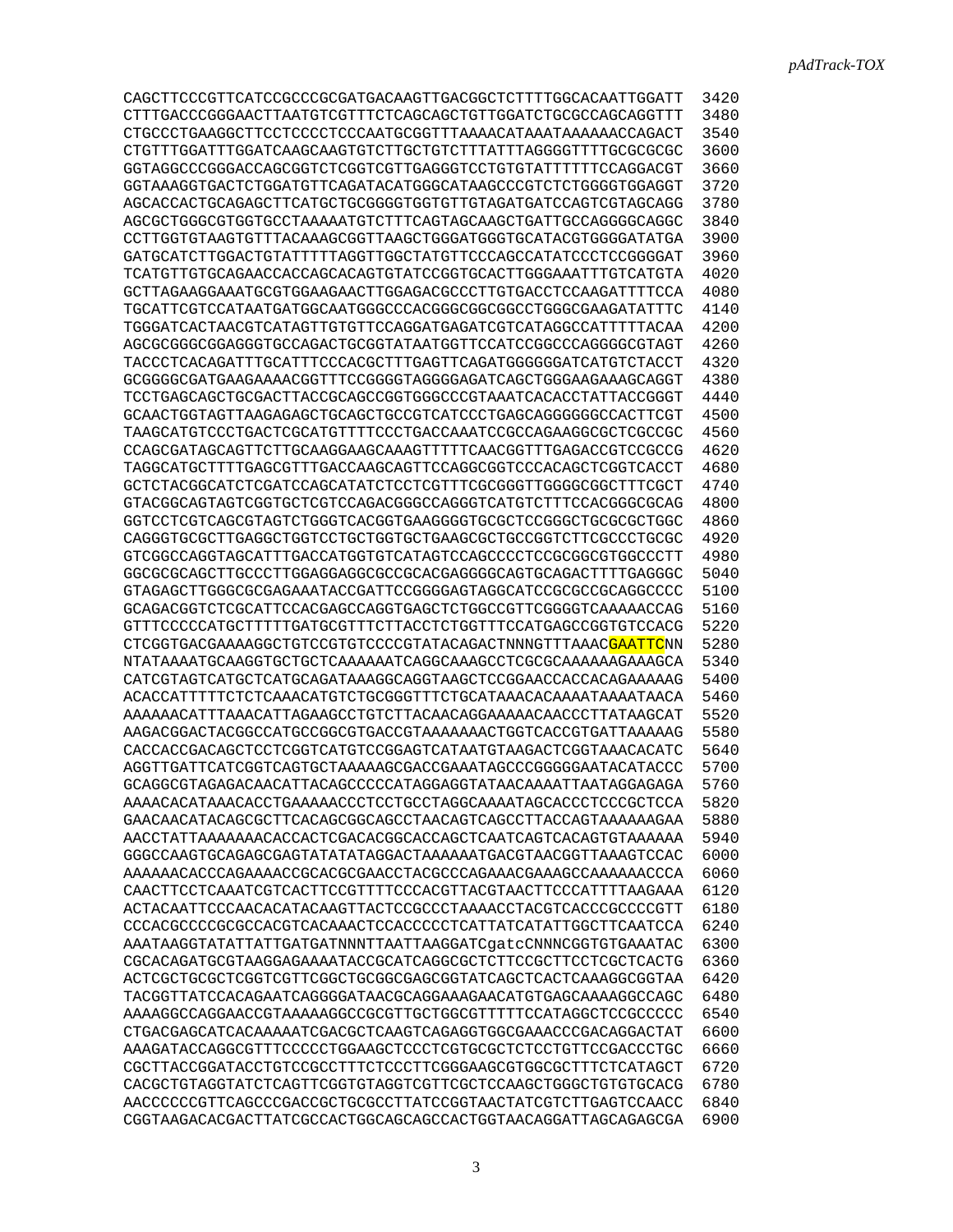| GGTATGTAGGCGGTGCTACAGAGTTCTTGAAGTGGTGGCCTAACTACGGCTACACTAGAA | 6960 |
|--------------------------------------------------------------|------|
| GGACAGTATTTGGTATCTGCGCTCTGCTGAAGCCAGTTACCTTCGGAAAAAGAGTTGGTA | 7020 |
|                                                              | 7080 |
| AGATTACGCGCAGAAAAAAAGGATCTCAAGAAGATCCTTTGATCTTTTCTACGGGGTCTG | 7140 |
| ACGCTCAGTGGAACGAAAACTCACGTTAAGGGATTTTGGTCATGAGATTATCAAAAAGGA | 7200 |
|                                                              | 7260 |
| AGTAAACTTGGTCTGACAGTTACCAATGCTTAATCAGTGAGGCACCTATCTCAGCGATCT | 7320 |
| GTCTATTTCGTTCATCCATAGTTGCCTGACTCCCCGTCGTGTAGATAACTACGATACGGG | 7380 |
| AGGGCTTACCATCTGGCCCCAGTGCTGCAATGATACCGCGAGACCCACGCTCACCGGCTC | 7440 |
| CAGATTTATCAGCAATAAACCAGCCAGCCGGAAGGGCCGAGCGCAGAAGTGGTCCTGCAA | 7500 |
|                                                              | 7560 |
| CAGTTAATAGTTTGCGCAACGTTGTTGNNNNNNAAAAAGGATCTTCACCTAGATCCTTTT | 7620 |
| CACGTAGAAAGCCAGTCCGCAGAAACGGTGCTGACCCCGGATGAATGTCAGCTACTGGGC | 7680 |
| TATCTGGACAAGGGAAAACGCAAGCGCAAAGAGAAAGCAGGTAGCTTGCAGTGGGCTTAC | 7740 |
| ATGGCGATAGCTAGACTGGGCGGTTTTATGGACAGCAAGCGAACCGAATTGCCAGCTGG  | 7800 |
| GGCGCCCTCTGGTAAGGTTGGGAAGCCCTGCAAAGTAAACTGGATGGCTTTCTCGCCGCC | 7860 |
| AAGGATCTGATGCCGCAGGGGATCAAGCTCTGATCAAGAGACAGGATGAGGATCGTTTCG | 7920 |
| CATGATTGAACAAGATGGATTGCACGCAGGTTCTCCGGCCGCTTGGGTGGAGAGGCTATT | 7980 |
| CGGCTATGACTGGGCACAACAGACAATCGGCTGCTCTGATGCCGCCGTGTTCCGGCTGTC | 8040 |
|                                                              | 8100 |
| GCAAGACGAGCCAGCGCGGCTATCGTGGCTGGCCACGACGGCGTTCCTTGCGCAGCTGT  | 8160 |
| GCTCGACGTTGTCACTGAAGCGGGAAGGGACTGGCTGCTATTGGGCGAAGTGCCGGGGCA | 8220 |
| GGATCTCCTGTCATCTCACCTTGCTCCTGCCGAGAAAGTATCCATCATGGCTGATGCAAT | 8280 |
| GCGGCGGCTGCATACGCTTGATCCGGCTACCTGCCCATTCGACCACCAAGCGAAACATCG | 8340 |
| CATCGAGCGAGCACGTACTCGGATGGAAGCCGGTCTTGTCGATCAGGATGATCTGGACGA | 8400 |
| AGAGCATCAGGGGCTCGCGCCAGCCGAACTGTTCGCCAGGCTCAAGGCGAGCATGCCCGA | 8460 |
| CGGCGAGGATCTCGTCGTGACCCATGGCGATGCCTGCTTGCCGAATATCATGGTGGAAAA | 8520 |
| TGGCCGCTTTTCTGGATTCATCGACTGTGGCCGGCTGGGTGTGCCGGACCGCTATCAGGA | 8580 |
| CATAGCGTTGGCTACCCGTGATATTGCTGAAGAGCTTGGCGGCGAATGGGCTGACCGCTT | 8640 |
| CCTCGTGCTTTACGGTATCGCCGCTCCCGATTCGCAGCGCATCGCCTTCTATCGCCTTCT | 8700 |
| TGACGAGTTCTTCTGAATTTTGTTAAAATTTTTGTTAAATCAGCTCATTTTTTAACCAAT | 8760 |
| AGGCCGAAATCGGCAACATCCCTTATAAATCAAAAGAATAGACCGCGATAGGGTTGAGTG | 8820 |
| TTGTTCCAGTTTGGAACAAGAGTCCACTATTAAAGAACGTGGACTCCAACGTCAAAGGGC | 8880 |
| GAAAAACCGTCTATCAGGGCGATGGCCCACTACGTGAACCATCACCCAAATCAAGTTTTT | 8940 |
| TGCGGTCGAGGTGCCGTAAAGCTCTAAATCGGAACCCTAAAGGGAGCCCCCGATTTAGAG | 9000 |
|                                                              | 9060 |
| GCGCTAGGGCGCTGGCAAGTGTAGCGGTCACGCTGCGCGTAACCACCACACCCGCGCGCT | 9120 |
|                                                              | 9180 |
| 9194<br><b>NNNNNNNNNNNNNNN</b>                               |      |

#### **Unique enzymes in pAdTrack-TOX:**

| Mlu I     | A`CGCG, T        | 358  |
|-----------|------------------|------|
| Hpa I     | $GTT $ AAC       | 485  |
| Age I     | A`CCGG, T        | 1348 |
| Nhe I     | G`CTAG, C        | 1357 |
| ECOR V    | GAT ATC          | 2236 |
| HinD III  | A`AGCT, T        | 2246 |
| PaeR7 I   | C`TCGA, G        | 2252 |
| Xho I     | C`TCGA, G        | 2252 |
| Not I     | GC`GGCC, GC      | 2259 |
| Sal I     | G`TCGA, C        | 2266 |
| Acc65 I   | G`GTAC, C        | 2272 |
| Asp718    | G`GTAC, C        | 2272 |
| Kpn I     | G, GTAC`C        | 2276 |
| BamH I    | G`GATC, C        | 2278 |
| PflM I    | CCAN, NNN`NTGG   | 3663 |
| BstX I    | CCAN, NNNN`NTGG  | 4102 |
| Bst1107 I | GTA TAC          | 5258 |
| Xca I     | GTA TAC          | 5258 |
| Pme I     | CTTT AAAC        | 5273 |
| EcoR I    | G`AATT, C        | 5278 |
| Avr II    | $C$ $CTAG$ , $G$ | 5797 |
| Cla I     | AT`CG,AT         | 6283 |
| BspH I    | T`CATG, A        | 7185 |
| Psp1406 I | AA`CG, TT        | 7584 |
| Rsr II    | CG`GWC, CG       | 8571 |
| Dra III   | CAC, NNN`GTG     | 8918 |

#### Number of enzymes = 26

|         | The following enzymes do not cut in pAdTrack-TOX: |              |        |        |
|---------|---------------------------------------------------|--------------|--------|--------|
| Afl II  | Asc I                                             | Blp I        | BsiC I | BsiW I |
| BstB I  | Bsu36 I                                           | Eco72 I      | ECON I | Esp I  |
| Fse I   | Nru I                                             | Pml I        | Pvu I  | Sca I  |
| Sfi I   | Spe I                                             | Spl I        | Srf I  | Ssp I  |
|         | pAdTrack-TOX: sites sorted by name:               |              |        |        |
| Aat II  | $(8)$ 1509                                        | 1695         | 1778   | 1831   |
|         | 2577                                              | 2763         | 2846   | 2899   |
| Acc I   | $(3)$ 2267                                        | 4319         | 5257   |        |
| Acc65 I | $(1)$ 2272                                        |              |        |        |
| Aci I   | (122)88                                           | 106          | 126    | 151    |
|         | 233                                               | 243          | 294    | 658    |
|         | 661                                               | 721          | 834    | 972    |
|         |                                                   | 1011<br>1078 | 1119   | 1361   |
|         | 1422                                              | 1443         | 1547   | 1580   |
|         | 1671                                              | 1838         | 1852   | 1864   |
|         | 1892                                              | 1969         | 1993   | 2219   |
|         | 2228                                              | 2258         | 2262   | 2490   |
|         | 2511                                              | 2615         | 2648   | 2739   |
|         |                                                   | 2906<br>2920 | 2932   | 2960   |
|         | 3090                                              | 3093         | 3096   | 3222   |
|         | 3285                                              | 3288         | 3291   | 3300   |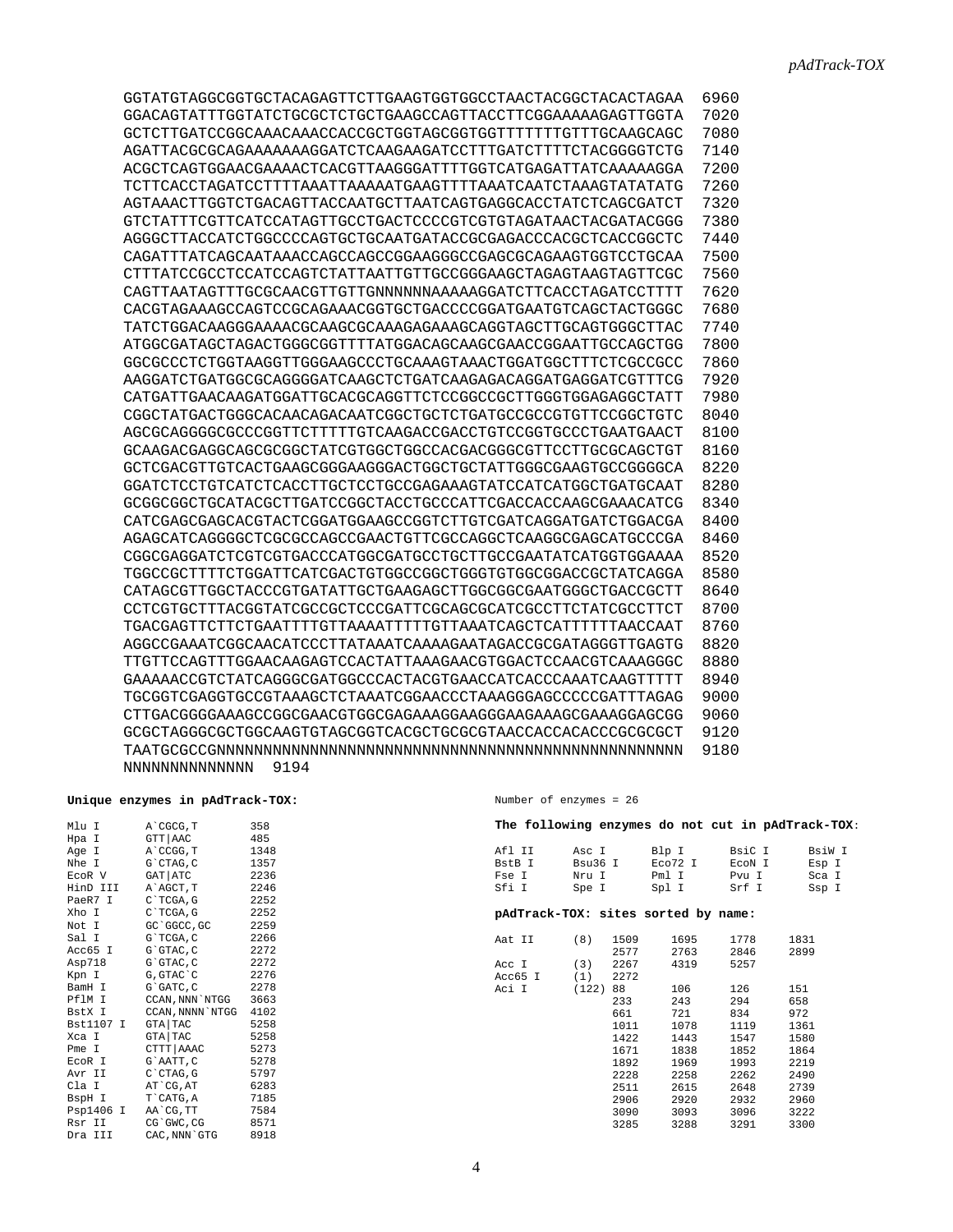|         |      | 3312         | 3316         | 3318 | 3350 | Bgl I                | (10)       | 1672         | 1743 | 1865 | 2740 |
|---------|------|--------------|--------------|------|------|----------------------|------------|--------------|------|------|------|
|         |      | 3381         | 3385         | 3515 | 3604 |                      |            | 2811         | 2933 | 3494 | 5545 |
|         |      |              |              |      |      |                      |            |              |      |      |      |
|         |      | 3622         | 3750         | 3868 | 4121 |                      |            | 7478         | 9138 |      |      |
|         |      | 4124         | 4209         | 4213 | 4230 | Bgl II               | (3)        | 2388         | 2409 | 2430 |      |
|         |      |              |              |      |      |                      |            |              |      |      |      |
|         |      | 4326         | 4406         | 4545 | 4562 | Bpm I                | (6)        | 657          | 897  | 2320 | 3178 |
|         |      | 4620         | 4663         | 4724 | 4734 |                      |            | 5806         | 7428 |      |      |
|         |      | 4970         | 4972         | 5014 | 5090 | Bsa I                | (5)        | 3242         | 3630 | 4606 | 5118 |
|         |      |              |              |      |      |                      |            |              |      |      |      |
|         |      | 5095         | 5104         | 5432 | 5704 |                      |            | 7419         |      |      |      |
|         |      | 5818         | 5848         | 6023 | 6155 | BsaA I               | (7)        | 1612         | 2680 | 3893 | 6104 |
|         |      |              |              |      |      |                      |            |              |      |      |      |
|         |      | 6176         | 6194         | 6305 | 6331 |                      |            | 7628         | 8359 | 8918 |      |
|         |      | 6348         | 6391         | 6398 | 6419 | BsaB I               | (7)        | 586          | 2372 | 2393 | 2414 |
|         |      |              |              |      |      |                      |            |              |      |      |      |
|         |      | 6510         | 6538         | 6665 | 6684 |                      |            | 2435         | 3557 | 7914 |      |
|         |      | 6805         | 6915         | 7050 | 7059 | BsaH I               | (13)       | 1506         | 1692 | 1775 | 1828 |
|         |      | 7421         | 7512         | 7642 | 7765 |                      |            | 2331         | 2574 | 2760 | 2843 |
|         |      |              |              |      |      |                      |            |              |      |      |      |
|         |      | 7861         | 7964         | 8027 | 8121 |                      |            | 2896         | 4058 | 5011 | 7807 |
|         |      | 8185         | 8286         | 8289 | 8529 |                      |            | 8055         |      |      |      |
|         |      |              |              |      | 8640 |                      |            |              |      | 1004 |      |
|         |      | 8569         | 8574         | 8624 |      | BsaJ I               | (39)       | 925          | 980  |      | 1167 |
|         |      | 8666         | 8808         | 8947 | 9062 |                      |            | 1307         | 1337 | 1588 | 2143 |
|         |      | 9089         | 9117         |      |      |                      |            | 2656         | 3161 | 3168 | 3316 |
|         |      |              |              |      |      |                      |            |              |      |      |      |
| Afl III | (4)  | 158          | 358          | 5424 | 6465 |                      |            | 3432         | 3612 | 3834 | 3846 |
| Age I   | (1)  | 1348         |              |      |      |                      |            | 3958         | 4115 | 4128 | 4252 |
|         |      | 1506         |              |      | 1828 |                      |            | 4253         | 4350 | 4778 | 4794 |
| Aha II  | (13) |              | 1692         | 1775 |      |                      |            |              |      |      |      |
|         |      | 2331         | 2574         | 2760 | 2843 |                      |            | 4865         | 4946 | 4970 | 4982 |
|         |      | 2896         | 4058         | 5011 | 7807 |                      |            | 5000         | 5075 | 5600 | 5687 |
|         |      |              |              |      |      |                      |            |              |      |      |      |
|         |      | 8055         |              |      |      |                      |            | 5688         | 5797 | 6625 | 7660 |
| Ahd I   | (2)  | 3622         | 7358         |      |      |                      |            | 7864         | 8218 | 8487 |      |
| Alu I   | (48) | 25           | 469          | 632  | 806  | BsaW I               | (11)       | 603          | 618  | 1348 | 2275 |
|         |      |              |              |      |      |                      |            |              |      |      |      |
|         |      | 917          | 965          | 1181 | 1214 |                      |            | 3997         | 5384 | 5611 | 6671 |
|         |      | 1286         | 1319         | 1386 | 2248 |                      |            | 6818         | 7788 | 8086 |      |
|         |      |              |              |      |      |                      |            |              |      |      |      |
|         |      | 2364         | 2454         | 3135 | 3368 | BseR I               | (4)        | 1311         | 4704 | 5020 | 5589 |
|         |      | 3460         | 3740         | 3826 | 3876 | Bsg I                | (7)        | 792          | 1116 | 1213 | 3384 |
|         |      |              |              |      |      |                      |            |              |      |      |      |
|         |      | 4026         | 4368         | 4395 | 4465 |                      |            | 3994         | 5049 | 5974 |      |
|         |      | 4471         | 4674         | 4994 | 5051 | BsiE I               | (9)        | 1349         | 2232 | 2262 | 3632 |
|         |      | 5138         | 5382         | 5597 | 5921 |                      |            | 5678         | 6381 | 6805 | 7964 |
|         |      |              |              |      |      |                      |            |              |      |      |      |
|         |      | 6407         | 6633         | 6723 | 6769 |                      |            | 8951         |      |      |      |
|         |      | 7026         | 7547         | 7676 | 7729 | BsiHKA I             | (10)       | 734          | 2456 | 3107 | 3137 |
|         |      |              |              |      |      |                      |            |              |      |      |      |
|         |      | 7755         | 7801         | 7892 | 8161 |                      |            | 4005         | 4765 | 5140 | 6783 |
|         |      | 8619         | 8748         | 8966 | 9005 |                      |            | 8168         | 8358 |      |      |
| Alw I   | (29) | 596          | 616          | 646  | 843  |                      | (4)        | 406          | 499  | 4087 | 5118 |
|         |      |              |              |      |      | Bsm I                |            |              |      |      |      |
|         |      | 1370         | 1950         | 2274 | 2285 | BsmA I               | (13)       | 1515         | 2337 | 2583 | 3243 |
|         |      | 3473         | 3565         | 3764 | 4155 |                      |            | 3267         | 3629 | 3713 | 4050 |
|         |      |              |              |      |      |                      |            |              |      |      |      |
|         |      | 4318         | 4696         | 6280 | 6287 |                      |            | 4607         | 5117 | 5710 | 7420 |
|         |      | 7027         | 7113         | 7113 | 7210 |                      |            | 7898         |      |      |      |
|         |      | 7211         | 7611         | 7612 | 7875 | BsmB I               | (3)        | 2338         | 3714 | 4049 |      |
|         |      |              |              |      |      |                      |            |              |      |      |      |
|         |      | 7892         | 7922         | 8233 | 8300 | BsmF I               | (11)       | 1454         | 1622 | 1773 | 2522 |
|         |      | 8479         |              |      |      |                      |            | 2690         | 2841 | 3629 | 4498 |
|         |      |              |              |      |      |                      |            |              |      |      |      |
| AlwN I  | (7)  | 1958         | 3302         | 3460 | 3545 |                      |            | 4651         | 5235 | 8206 |      |
|         |      | 5266         | 6881         | 7679 |      | BsoF I               | (71)       | 470          | 659  | 753  | 756  |
| Apa I   | (2)  | 4115         | 4421         |      |      |                      |            | 807          | 814  | 1098 | 1120 |
|         |      |              |              |      |      |                      |            |              |      |      |      |
| ApaL I  | (2)  | 4001         | 6779         |      |      |                      |            | 1179         | 2229 | 2259 | 2262 |
| Apo I   | (7)  | 257          | 430          | 2291 | 4012 |                      |            | 3084         | 3087 | 3090 | 3093 |
|         |      | 5278         |              | 8731 |      |                      |            | 3096         |      | 3288 |      |
|         |      |              | 8720         |      |      |                      |            |              | 3279 |      | 3291 |
| Ase I   | (5)  | 5            | 3011         | 5753 | 6272 |                      |            | 3300         | 3303 | 3306 | 3366 |
|         |      | 7530         |              |      |      |                      |            | 3458         | 3748 | 4122 | 4125 |
|         |      |              |              |      |      |                      |            |              |      |      |      |
| Asp718  | (1)  | 2272         |              |      |      |                      |            | 4393         | 4396 | 4409 | 4466 |
| Ava I   | (4)  | 2252         | 3432         | 3612 | 5687 |                      |            | 4469         | 4472 | 4562 | 4735 |
|         |      |              |              |      |      |                      |            |              |      |      |      |
| Ava II  | (8)  | 680          | 3616         | 3640 | 4665 |                      |            | 4854         | 4905 | 4973 | 4992 |
|         |      | 4806         | 4884         | 7496 | 8571 |                      |            | 5014         | 5095 | 5303 | 5849 |
| Avr II  | (1)  | 5797         |              |      |      |                      |            | 5852         | 6371 | 6389 | 6392 |
| BamH I  |      | 2278         |              |      |      |                      |            | 6510         | 6665 | 6808 |      |
|         | (1)  |              |              |      |      |                      |            |              |      |      | 6873 |
| Ban I   | (13) | 1300         | 1483         | 2135 | 2272 |                      |            | 6876         | 7082 | 7410 | 7861 |
|         |      | 3798         | 4219         | 5010 | 5914 |                      |            | 7964         | 8016 | 8027 | 8117 |
|         |      |              |              |      |      |                      |            |              |      |      |      |
|         |      | 7306         | 7806         | 8054 | 8089 |                      |            | 8122         | 8159 | 8200 | 8287 |
|         |      | 8955         |              |      |      |                      |            | 8290         | 8293 | 8529 | 8625 |
| Ban II  | (10) | 1990         | 2456         | 3137 | 3194 |                      |            | 8666         | 8680 | 9098 |      |
|         |      |              |              |      |      |                      |            |              |      |      |      |
|         |      | 3350         | 4115         | 4421 | 5140 | Bsp120 I             | (2)        | 4111         | 4417 |      |      |
|         |      | 8420         | 8993         |      |      | Bsp1286 I            | (2)        | 3107         | 8358 |      |      |
|         |      |              |              |      |      |                      |            |              |      |      |      |
| Bbe I   | (3)  | 5014         | 7810         | 8058 |      | BspH I               | (1)        | 7185         |      |      |      |
| Bbs I   | (3)  | 2011         | 2293         | 4904 |      | BspM I               | (8)        | 3469         | 4331 | 4371 | 4691 |
| Bbv I   | (20) | 764          | 767          | 1190 | 3095 |                      |            | 5365         | 7713 | 7942 | 8323 |
|         |      |              |              |      |      |                      |            |              |      |      |      |
|         |      | 3098         | 3290         | 3317 | 3377 | BspM II              | (3)        | 618          | 5384 | 5611 |      |
|         |      | 3469         | 4404         | 4420 | 4480 | Bsr I                | (20)       | 729          | 1658 | 2726 | 3773 |
|         |      |              |              |      |      |                      |            |              |      |      |      |
|         |      | 5003         | 5863         | 6884 | 6887 |                      |            | 4453         | 5568 | 5873 | 6872 |
|         |      | 7093         | 8128         | 8170 | 8691 |                      |            | 6885         | 6999 | 7405 | 7523 |
| Bbv II  | (3)  | 2012         | 2294         | 4905 |      |                      |            | 7566         | 7638 | 7683 | 7764 |
|         |      |              |              |      |      |                      |            |              |      |      |      |
|         | (3)  | 587          | 2213         | 7896 |      |                      |            | 7848         | 7998 | 8199 | 8832 |
| Bcl I   |      |              | 1310         | 3170 | 3434 | BsrB I               | (4)        | 5820         | 6398 | 8668 | 9062 |
|         |      |              |              |      |      |                      |            |              |      |      |      |
| Bcn I   | (19) | 656          |              |      |      |                      |            |              |      |      |      |
|         |      | 3435         | 3614         | 3615 | 3960 | BsrD I               | (3)        | 4113         | 7419 | 8288 |      |
|         |      |              |              |      |      |                      |            |              |      |      |      |
|         |      | 4352         | 4442         | 4851 | 5077 | BsrG I               | (2)        | 207          | 626  |      |      |
|         |      | 5689         | 5690         | 6846 | 7542 | BssH II              | (5)        | 3598         | 3600 | 4856 | 4987 |
|         |      | 7663         | 8060         | 8220 |      |                      |            | 9119         |      |      |      |
|         |      |              |              |      |      |                      |            |              |      |      |      |
| Bfa I   | (14) | 397          | 598          | 1358 | 1949 | BssS I               | (5)        | 1155         | 5017 | 5124 | 6638 |
|         |      | 2193         | 2241         | 3018 | 5798 |                      |            | 8647         |      |      |      |
|         |      |              |              |      |      |                      |            |              |      |      |      |
|         |      | 6960<br>7756 | 7213<br>9069 | 7548 | 7614 | Bst1107 I<br>BstE II | (1)<br>(2) | 5258<br>4678 | 5567 |      |      |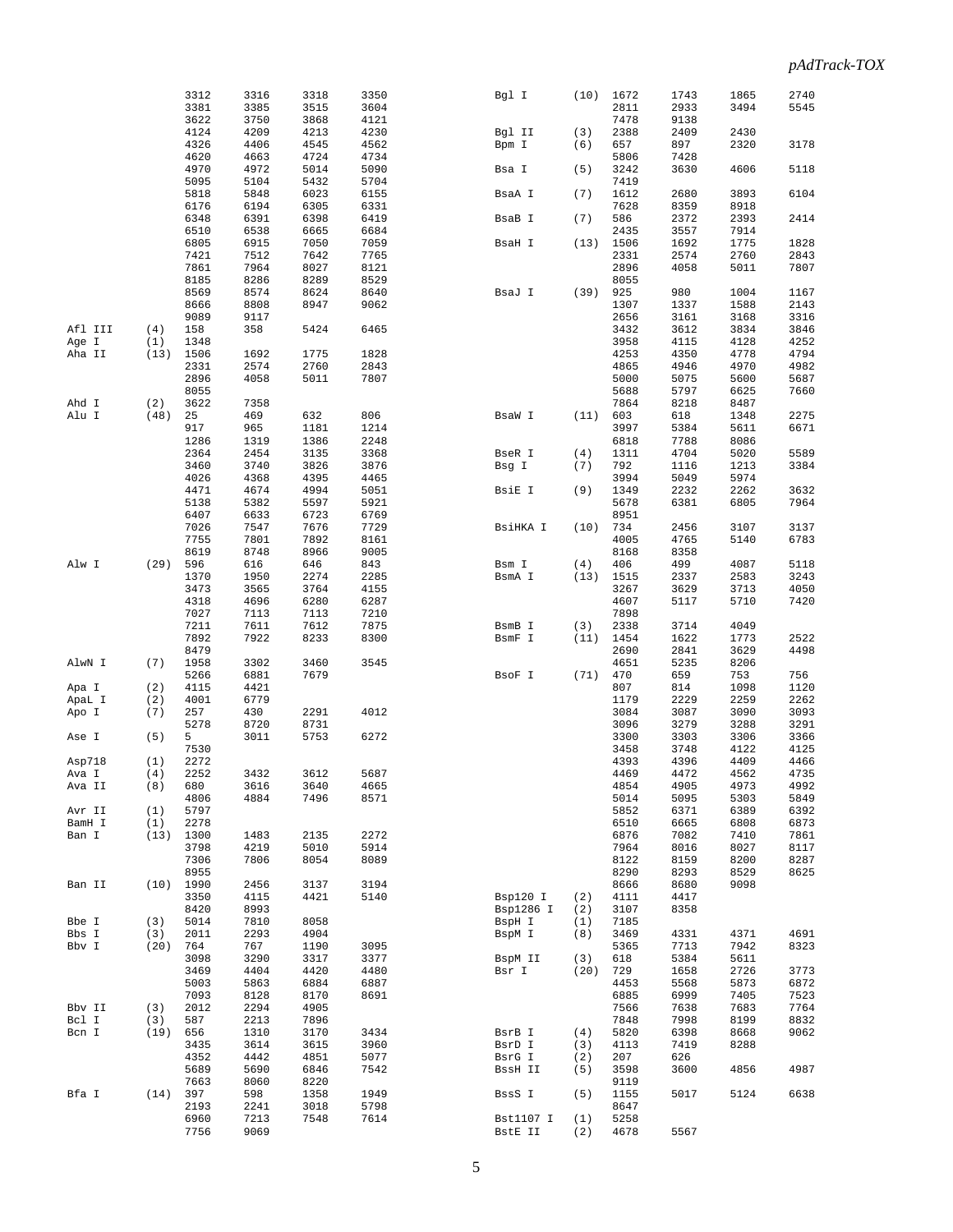| BstN I  | (27)       | 927          | 981          | 1056         | 1168         | Ear I     | (3)        | 6349 | 8399         | 8609         |              |
|---------|------------|--------------|--------------|--------------|--------------|-----------|------------|------|--------------|--------------|--------------|
|         |            | 1293         | 1668         | 1861         | 1959         | Eco47 III | (4)        | 1356 | 3788         | 4903         | 5839         |
|         |            | 2144         | 2338         | 2736         | 2929         | Eco57 I   | (9)        | 946  | 1143         | 1189         | 3280         |
|         |            |              |              |              |              |           |            |      |              |              |              |
|         |            | 3658         | 3835         | 4129         | 4174         |           |            | 3511 | 4917         | 7012         | 8200         |
|         |            | 4254         | 4660         | 4779         | 4866         |           |            | 8632 |              |              |              |
|         |            | 4932         | 5131         | 5163         | 6493         | Eco0109 I | (4)        | 3640 | 3843         | 4806         | 5100         |
|         |            | 6614         | 6627         | 8442         |              | EcoR I    | (1)        | 5278 |              |              |              |
| BstU I  | (37)       | 88           | 231          | 233          | 294          | ECOR II   | (27)       | 925  | 979          | 1054         | 1166         |
|         |            | 350          | 360          | 693          | 1011         |           |            | 1291 | 1666         | 1859         | 1957         |
|         |            | 1892         | 2264         | 2960         | 3151         |           |            | 2142 | 2336         | 2734         | 2927         |
|         |            | 3318         | 3387         | 3600         | 3602         |           |            | 3656 | 3833         | 4127         | 4172         |
|         |            | 3604         | 4209         | 4724         | 4858         |           |            | 4252 | 4658         | 4777         | 4864         |
|         |            | 4924         | 4972         | 4989         | 5059         |           |            | 4930 | 5129         | 5161         | 6491         |
|         |            | 5092         | 5329         | 6029         | 6196         |           |            | 6612 | 6625         | 8440         |              |
|         |            |              | 7093         | 7423         |              |           |            | 2236 |              |              |              |
|         |            | 6512         |              |              | 8121         | ECOR V    | (1)        |      |              |              |              |
|         |            | 8422         | 8810         | 9102         | 9119         | Ehe I     | (3)        | 5012 | 7808         | 8056         |              |
|         |            | 9121         |              |              |              | Fnu4H I   | (71)       | 470  | 659          | 753          | 756          |
| BstX I  | (1)        | 4102         |              |              |              |           |            | 807  | 814          | 1098         | 1120         |
| BstY I  | (19)       | 600          | 609          | 836          | 1363         |           |            | 1179 | 2229         | 2259         | 2262         |
|         |            | 1954         | 2278         | 2388         | 2409         |           |            | 3084 | 3087         | 3090         | 3093         |
|         |            | 2430         | 3466         | 7106         | 7117         |           |            | 3096 | 3279         | 3288         | 3291         |
|         |            | 7203         | 7215         | 7604         | 7616         |           |            | 3300 | 3303         | 3306         | 3366         |
|         |            | 7868         | 8226         | 8472         |              |           |            | 3458 | 3748         | 4122         | 4125         |
| Cac8 I  | (59)       | 804          | 811          | 1135         | 1183         |           |            | 4393 | 4396         | 4409         | 4466         |
|         |            | 1216         | 1359         | 1673         | 1866         |           |            | 4469 | 4472         | 4562         | 4735         |
|         |            |              |              |              |              |           |            |      |              |              |              |
|         |            | 2006         | 2010         | 2187         | 2741         |           |            | 4854 | 4905         | 4973         | 4992         |
|         |            | 2934         | 3155         | 3222         | 3316         |           |            | 5014 | 5095         | 5303         | 5849         |
|         |            | 3350         | 3354         | 3358         | 3385         |           |            | 5852 | 6371         | 6389         | 6392         |
|         |            | 3476         | 3600         | 3602         | 3824         |           |            | 6510 | 6665         | 6808         | 6873         |
|         |            | 3842         | 4211         | 4559         | 4631         |           |            | 6876 | 7082         | 7410         | 7861         |
|         |            | 4858         | 4862         | 4989         | 4996         |           |            | 7964 | 8016         | 8027         | 8117         |
|         |            | 5099         | 5546         | 5708         | 6027         |           |            | 8122 | 8159         | 8200         | 8287         |
|         |            | 6396         | 6482         |              | 7079         |           |            | 8290 | 8293         | 8529         |              |
|         |            |              |              | 6519         |              |           |            |      |              |              | 8625         |
|         |            | 7470         | 7707         | 7731         | 7782         |           |            | 8666 | 8680         | 9098         |              |
|         |            | 7799         | 7949         | 8135         | 8354         | Fok I     | (21)       | 184  | 258          | 942          | 1308         |
|         |            | 8420         | 8426         | 8454         | 8458         |           |            | 1982 | 2339         | 3364         | 3694         |
|         |            | 8499         | 8503         | 8557         | 9021         |           |            | 3893 | 4189         | 4231         | 4465         |
|         |            | 9064         | 9078         | 9121         |              |           |            | 5073 | 7324         | 7505         | 7677         |
| Cfr10 I | (11)       | 202          | 1185         | 1348         | 4411         |           |            | 7860 | 7922         | 8379         | 8404         |
|         |            | 4907         | 5213         | 5544         | 7438         |           |            | 8768 |              |              |              |
|         |            |              |              |              |              |           |            |      |              |              |              |
|         |            | 8374         | 8555         | 9019         |              | Fsp I     | (2)        | 7580 | 8157         |              |              |
| Cla I   | (1)        | 6283         |              |              |              | Gdi II    | (13)       | 876  | 1263         | 2228         | 2230         |
| Csp6 I  | (18)       | 208          | 627          | 909          | 1411         |           |            | 2258 | 2260         | 4929         | 5141         |
|         |            | 1568         | 1619         | 1652         | 1707         |           |            | 5538 | 7960         | 7962         | 8525         |
|         |            | 1732         | 2273         | 2479         | 2636         |           |            | 8552 |              |              |              |
|         |            | 2687         | 2720         | 2775         | 2800         | Gsu I     | (6)        | 658  | 898          | 2321         | 3179         |
|         |            | 4746         | 8360         |              |              |           |            | 5807 | 7429         |              |              |
| Dde I   | (13)       | 613          | 715          | 733          | 1973         | Hae I     | (7)        | 285  | 4193         | 4864         | 6480         |
|         |            |              |              |              |              |           |            |      |              |              |              |
|         |            | 2082         | 3344         | 3453         | 4027         |           |            | 6491 | 6943         | 8137         |              |
|         |            | 4388         | 4484         | 6740         | 7149         | Hae II    | (12)       | 1358 | 3790         | 4558         | 4905         |
|         |            | 7315         |              |              |              |           |            | 5014 | 5841         | 6343         | 6713         |
| Dpn I   | (43)       | 589          | 602          | 611          | 652          |           |            | 7810 | 8058         | 9069         | 9077         |
|         |            | 690          | 838          | 1365         | 1956         | Hae III   | (40)       | 285  | 765          | 877          | 1166         |
|         |            | 2215         | 2280         | 2344         | 2369         |           |            | 1266 | 1675         | 1868         | 2231         |
|         |            | 2390         | 2411         | 2432         | 3468         |           |            | 2261 | 2743         | 2936         | 3167         |
|         |            | 3560         | 3770         | 4150         | 4183         |           |            | 3611 | 3844         | 4113         | 4127         |
|         |            | 4313         | 4364         | 4702         | 6282         |           |            | 4193 | 4251         | 4419         | 4496         |
|         |            |              |              |              |              |           |            | 4777 |              |              |              |
|         |            | 6286<br>7127 | 7033<br>7205 | 7108<br>7217 | 7119<br>7322 |           |            | 5101 | 4864<br>5144 | 4930<br>5539 | 4980<br>5948 |
|         |            |              |              |              |              |           |            |      |              |              |              |
|         |            | 7606         | 7618         | 7870         | 7887         |           |            | 6480 | 6491         | 6509         | 6943         |
|         |            | 7898         | 7917         | 8228         | 8306         |           |            | 7401 | 7481         | 7963         | 8137         |
|         |            | 8387         | 8396         | 8474         |              |           |            | 8528 | 8555         | 8768         | 8910         |
| DpnII   | (43)       | 587          | 600          | 609          | 650          | Hga I     | (9)        | 1422 | 2254         | 2321         | 2490         |
|         |            | 688          | 836          | 1363         | 1954         |           |            | 3165 | 4065         | 4914         | 6575         |
|         |            | 2213         | 2278         | 2342         | 2367         |           |            | 7153 |              |              |              |
|         |            | 2388         | 2409         | 2430         | 3466         | HqiA I    | $(10)$ 734 |      | 2456         | 3107         | 3137         |
|         |            | 3558         | 3768         | 4148         | 4181         |           |            | 4005 | 4765         | 5140         | 6783         |
|         |            | 4311         | 4362         | 4700         | 6280         |           |            | 8168 | 8358         |              |              |
|         |            | 6284         | 7031         | 7106         | 7117         |           | (3)        | 2136 | 4403         | 7044         |              |
|         |            |              |              |              |              | HgiE II   |            |      |              |              |              |
|         |            | 7125         | 7203         | 7215         | 7320         | Hha I     | $(55)$ 88  |      | 202          | 233          | 350          |
|         |            | 7604         | 7616         | 7868         | 7885         |           |            | 695  | 1011         | 1052         | 1357         |
|         |            | 7896         | 7915         | 8226         | 8304         |           |            | 3153 | 3474         | 3600         | 3602         |
|         |            | 8385         | 8394         | 8472         |              |           |            | 3604 | 3789         | 4209         | 4557         |
| Dra I   | (6)        | 546          | 3521         | 5273         | 5476         |           |            | 4802 | 4846         | 4858         | 4860         |
|         |            | 7224         | 7243         |              |              |           |            | 4874 | 4904         | 4924         | 4989         |
| Dra III | (1)        | 8918         |              |              |              |           |            | 4991 | 5013         | 5059         | 5094         |
| Drd I   | (4)        | 4950         | 6573         | 8082         | 8873         |           |            | 5331 | 5840         | 6198         | 6342         |
|         |            |              |              |              |              |           |            |      |              |              |              |
| Dsa I   |            | $(10)$ 1337  | 1588         | 2656         | 3161         |           |            | 6375 | 6645         | 6712         | 6812         |
|         |            | 3316         | 4115         | 4794         | 4946         |           |            | 6986 | 7095         | 7488         | 7581         |
|         |            | 4970         | 8487         |              |              |           |            | 7711 | 7809         | 7880         | 8049         |
| Eae I   | $(13)$ 283 |              | 875          | 1264         | 2229         |           |            | 8057 | 8121         | 8158         | 8424         |
|         |            | 2259         | 4862         | 4928         | 5142         |           |            | 8684 | 9068         | 9076         | 9102         |
|         |            | 5537         | 7961         | 8135         | 8526         |           |            | 9121 | 9123         | 9132         |              |
|         |            | 8553         |              |              |              | HinC II   | (3)        | 485  | 2268         | 3399         |              |
|         |            | 2229         | 2259         |              |              |           |            |      |              |              |              |
| Eag I   | (3)        |              |              | 7961         |              | Hind II   | (3)        | 485  | 2268         | 3399         |              |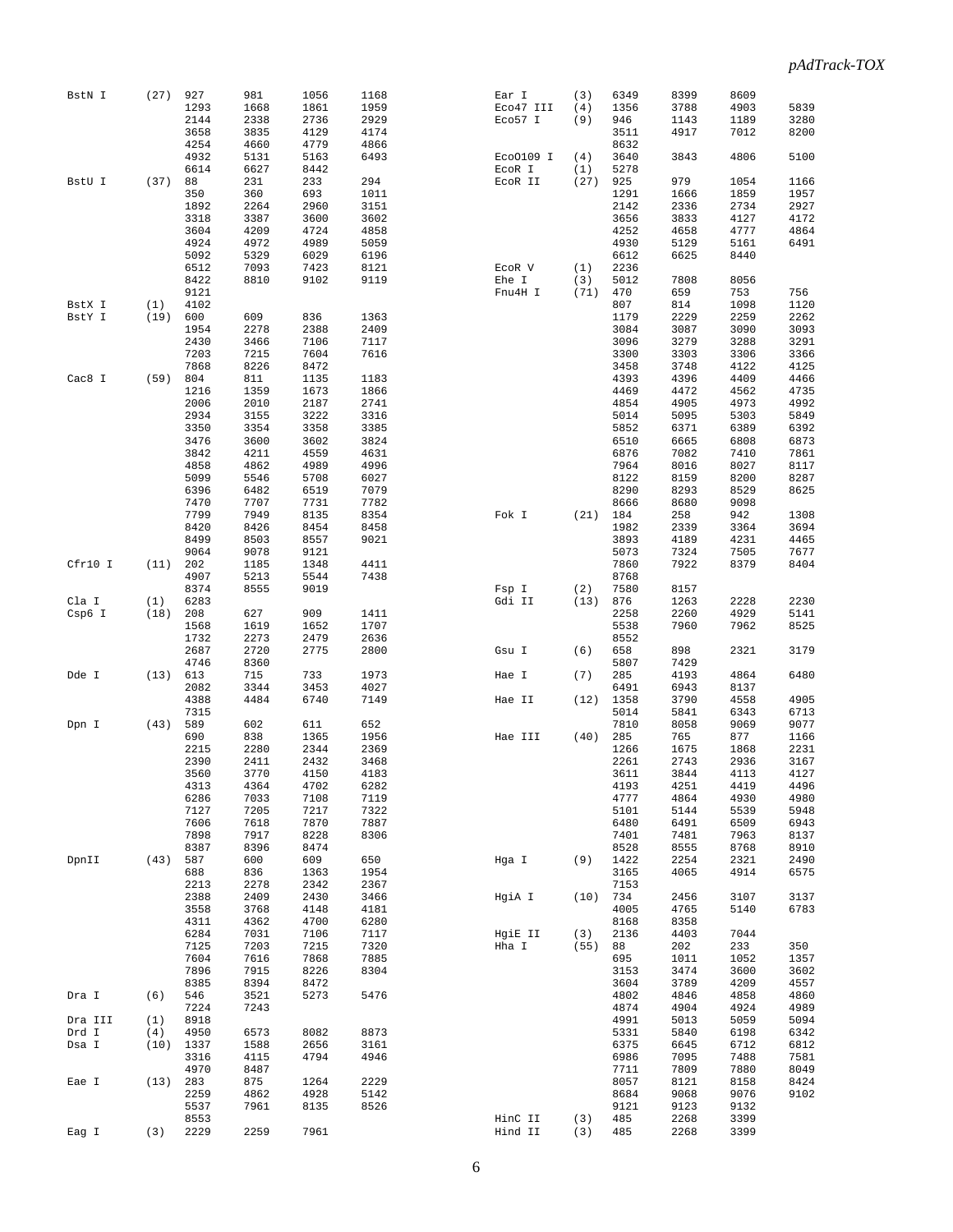| HinD III | (1)        | 2246 |      |      |      | Mnl I     | (61)       | 56   | 304  | 521  | 530  |
|----------|------------|------|------|------|------|-----------|------------|------|------|------|------|
| Hinf I   | (20)       | 615  | 1539 | 2607 | 3422 |           |            | 569  | 830  | 950  | 1001 |
|          |            | 3542 | 3675 | 3963 | 4519 |           |            | 1013 | 1151 | 1244 | 1250 |
|          |            | 5071 | 5615 | 5629 | 5651 |           |            | 1331 | 1411 | 1981 | 2038 |
|          |            | 6365 | 6440 | 6836 | 7353 |           |            | 2113 | 2159 | 2201 | 2248 |
|          |            | 8540 | 8674 | 8845 | 8867 |           |            | 2303 | 2479 | 3291 | 3510 |
| HinI I   | (13)       | 1506 | 1692 | 1775 | 1828 |           |            | 3515 | 3630 | 3714 | 3964 |
|          |            | 2331 | 2574 | 2760 | 2843 |           |            | 4079 | 4209 | 4278 | 4724 |
|          |            | 2896 | 4058 | 5011 | 7807 |           |            | 4818 | 4871 | 4976 | 4998 |
|          |            | 8055 |      |      |      |           |            | 5001 | 5013 | 5033 | 5206 |
| HinP I   | (55)       | 86   | 200  | 231  | 348  |           |            | 5334 | 5609 | 5732 | 5799 |
|          |            | 693  | 1009 | 1050 | 1355 |           |            | 5823 | 6081 | 6228 | 6363 |
|          |            | 3151 | 3472 | 3598 | 3600 |           |            | 6573 | 6646 | 6897 | 7297 |
|          |            | 3602 | 3787 | 4207 | 4555 |           |            | 7378 | 7524 | 7820 | 7906 |
|          |            | 4800 | 4844 | 4856 | 4858 |           |            | 7970 | 8106 | 8463 | 8655 |
|          |            | 4872 | 4902 | 4922 | 4987 |           |            | 8946 |      |      |      |
|          |            | 4989 | 5011 | 5057 | 5092 | Msc I     | (3)        | 285  | 4864 | 8137 |      |
|          |            | 5329 | 5838 | 6196 | 6340 | Mse I     | (33)       | 5    | 9    | 363  | 484  |
|          |            | 6373 | 6643 | 6710 | 6810 |           |            | 545  | 1943 | 3011 | 3441 |
|          |            | 6984 | 7093 | 7486 | 7579 |           |            | 3520 | 3872 | 4457 | 4505 |
|          |            | 7709 | 7807 | 7878 | 8047 |           |            | 5272 | 5475 | 5578 | 5753 |
|          |            | 8055 | 8119 | 8156 | 8422 |           |            | 5892 | 5995 | 6118 | 6272 |
|          |            | 8682 | 9066 | 9074 | 9100 |           |            | 6276 | 7171 | 7223 | 7228 |
|          |            | 9119 | 9121 | 9130 |      |           |            | 7242 | 7295 | 7530 | 7569 |
| Hpa I    | (1)        | 485  |      |      |      |           |            | 8728 | 8740 | 8757 | 8855 |
| Hpa II   | (44)       | 203  | 604  | 619  | 655  |           |            | 9125 |      |      |      |
|          |            | 1186 | 1246 | 1309 | 1349 | Msl I     | (6)        | 1587 | 2655 | 4100 | 4165 |
|          |            | 2276 | 3168 | 3433 | 3613 |           |            | 5359 | 8492 |      |      |
|          |            | 3958 | 3998 | 4248 | 4350 | Msp I     | (44)       | 203  | 604  | 619  | 655  |
|          |            | 4412 | 4440 | 4849 | 4908 |           |            | 1186 | 1246 | 1309 | 1349 |
|          |            | 5075 | 5214 | 5385 | 5545 |           |            | 2276 | 3168 | 3433 | 3613 |
|          |            | 5612 | 5688 | 6672 | 6819 |           |            | 3958 | 3998 | 4248 | 4350 |
|          |            | 6845 | 7035 | 7439 | 7473 |           |            | 4412 | 4440 | 4849 | 4908 |
|          |            | 7540 | 7662 | 7789 | 7960 |           |            | 5075 | 5214 | 5385 | 5545 |
|          |            | 8037 | 8059 | 8087 | 8218 |           |            | 5612 | 5688 | 6672 | 6819 |
|          |            | 8308 | 8375 | 8556 | 9020 |           |            | 6845 | 7035 | 7439 | 7473 |
| Hph I    | $(20)$ 120 |      | 841  | 970  | 994  |           |            | 7540 | 7662 | 7789 | 7960 |
|          |            | 1322 | 1327 | 1578 | 2646 |           |            | 8037 | 8059 | 8087 | 8218 |
|          |            | 3683 | 4673 | 4844 | 5144 |           |            | 8308 | 8375 | 8556 | 9020 |
|          |            | 5240 | 5562 | 6165 | 7202 | MspAl I   | (14)       | 2219 | 3302 | 3318 | 3460 |
|          |            | 7429 | 7603 | 8234 | 8920 |           |            | 3622 | 4368 | 4395 | 4471 |
| Kas I    | (3)        | 5010 | 7806 | 8054 |      |           |            | 4972 | 5848 | 6807 | 7052 |
| Kpn I    | (1)        | 2276 |      |      |      |           |            | 7801 | 8161 |      |      |
| Mae I    | (14)       | 397  | 598  | 1358 | 1949 | Mun I     | (2)        | 494  | 3416 |      |      |
|          |            | 2193 | 2241 | 3018 | 5798 | Nae I     | (3)        | 5546 | 8557 | 9021 |      |
|          |            | 6960 | 7213 | 7548 | 7614 | Nar I     | (3)        | 5011 | 7807 | 8055 |      |
|          |            | 7756 | 9069 |      |      | Nci I     | (19)       | 655  | 1309 | 3169 | 3433 |
| Mae II   | (35)       | 81   | 113  | 187  | 889  |           |            | 3434 | 3613 | 3614 | 3959 |
|          |            | 1060 | 1273 | 1506 | 1611 |           |            | 4351 | 4441 | 4850 | 5076 |
|          |            | 1692 | 1775 | 1816 | 1828 |           |            | 5688 | 5689 | 6845 | 7541 |
|          |            | 2574 | 2679 | 2760 | 2843 |           |            | 7662 | 8059 | 8219 |      |
|          |            | 2884 | 2896 | 3662 | 3892 | Nco I     | (6)        | 1337 | 1588 | 2656 | 3161 |
|          |            | 4157 | 5986 | 6098 | 6103 |           |            | 4946 | 8487 |      |      |
|          |            | 6169 | 6201 | 7168 | 7584 | Nde I     | (2)        | 1716 | 2784 |      |      |
|          |            | 7627 | 8171 | 8358 | 8862 | NgoM I    | (3)        | 5544 | 8555 | 9019 |      |
|          |            | 8874 | 8917 | 9027 |      | Nhe I     | (1)        | 1357 |      |      |      |
| Mae III  | (40)       | 77   | 109  | 183  | 218  | Nla III   | $(41)$ 162 |      | 642  | 687  | 882  |
|          |            | 266  | 337  | 455  | 663  |           |            | 1077 | 1107 | 1341 | 1592 |
|          |            | 1152 | 1450 | 1799 | 1886 |           |            | 1652 | 2008 | 2660 | 2720 |
|          |            | 2518 | 2867 | 2954 | 3325 |           |            | 3103 | 3157 | 3165 | 3697 |
|          |            | 3672 | 4065 | 4263 | 4678 |           |            | 3747 | 3970 | 4023 | 4087 |
|          |            | 4827 | 5229 | 5549 | 5567 |           |            | 4318 | 4513 | 4528 | 4633 |
|          |            | 5929 | 5987 | 6080 | 6099 |           |            | 4788 | 4950 | 5177 | 5211 |
|          |            | 6104 | 6148 | 6170 | 6202 |           |            | 5358 | 5364 | 5428 | 5544 |
|          |            | 6821 | 6884 | 7000 | 7283 |           |            | 5610 | 6469 | 7189 | 7748 |
|          |            | 8175 | 8481 | 9091 | 9103 |           |            | 7929 | 8274 | 8460 | 8491 |
| Mbo I    | (43)       | 587  | 600  | 609  | 650  |           |            | 8517 |      |      |      |
|          |            | 688  | 836  | 1363 | 1954 | Nla IV    | (34)       | 764  | 1302 | 1485 | 2137 |
|          |            | 2213 | 2278 | 2342 | 2367 |           |            | 2274 | 2280 | 2553 | 3193 |
|          |            | 2388 | 2409 | 2430 | 3466 |           |            | 3617 | 3641 | 3800 | 4113 |
|          |            | 3558 | 3768 | 4148 | 4181 |           |            | 4221 | 4242 | 4385 | 4419 |
|          |            | 4311 | 4362 | 4700 | 6280 |           |            | 4495 | 4667 | 4807 | 5012 |
|          |            | 6284 | 7031 | 7106 | 7117 |           |            | 5102 | 5389 | 5916 | 6497 |
|          |            | 7125 | 7203 | 7215 | 7320 |           |            | 6536 | 7308 | 7402 | 7443 |
|          |            | 7604 | 7616 | 7868 | 7885 |           |            | 7808 | 8056 | 8091 | 8957 |
|          |            | 7896 | 7915 | 8226 | 8304 |           |            | 8978 | 8990 |      |      |
|          |            | 8385 | 8394 | 8472 |      | Not I     | (1)        | 2259 |      |      |      |
| Mbo II   | (19)       | 856  | 1049 | 1052 | 1097 | Nsi I     | (2)        | 3911 | 4089 |      |      |
|          |            | 2012 | 2294 | 4056 | 4146 | Nsp7524 I | (9)        | 158  | 2004 | 3153 | 4509 |
|          |            | 4347 | 4384 | 4905 | 6337 |           |            | 4524 | 4629 | 5424 | 6465 |
|          |            | 7126 | 7199 | 7600 | 8415 |           |            | 8456 |      |      |      |
|          |            | 8625 | 8707 | 9057 |      | NspB II   | (14)       | 2219 | 3302 | 3318 | 3460 |
| Mlu I    | (1)        | 358  |      |      |      |           |            | 3622 | 4368 | 4395 | 4471 |
| Mme I    | (5)        | 3250 | 3445 | 6679 | 6863 |           |            | 4972 | 5848 | 6807 | 7052 |
|          |            | 8894 |      |      |      |           |            | 7801 | 8161 |      |      |
|          |            |      |      |      |      |           |            |      |      |      |      |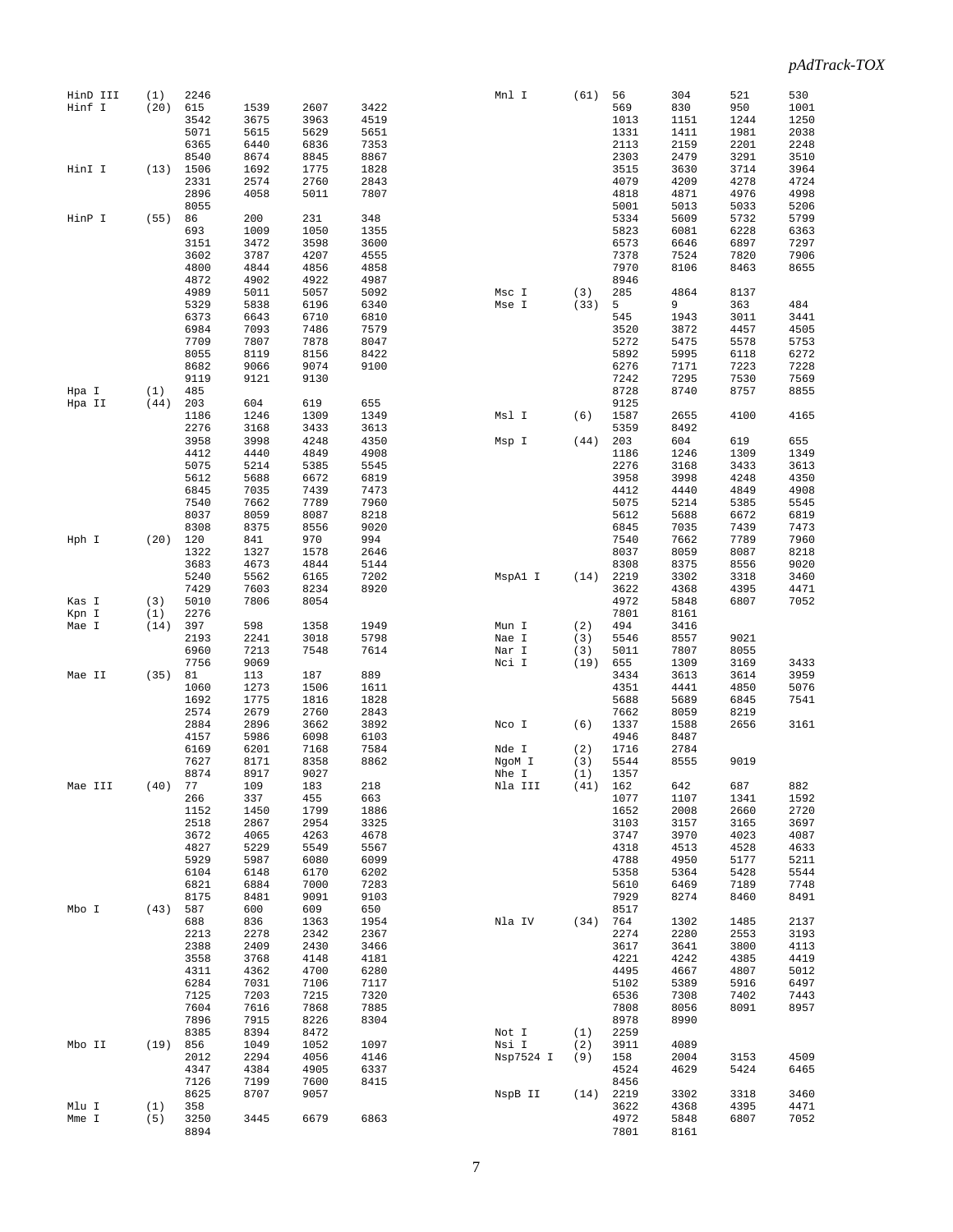| NspH I          | (9)        | 162<br>4528  | 2008<br>4633 | 3157<br>5428 | 4513<br>6469 |
|-----------------|------------|--------------|--------------|--------------|--------------|
| Pac I           | (2)        | 8460<br>9    | 6276         |              |              |
| PaeR7<br>I      | (1)        | 2252         |              |              |              |
| Pal I           | (40)       | 285          | 765          | 877          | 1166         |
|                 |            | 1266         | 1675         | 1868         | 2231         |
|                 |            | 2261         | 2743         | 2936         | 3167         |
|                 |            | 3611         | 3844         | 4113         | 4127         |
|                 |            | 4193<br>4777 | 4251<br>4864 | 4419<br>4930 | 4496<br>4980 |
|                 |            | 5101         | 5144         | 5539         | 5948         |
|                 |            | 6480         | 6491         | 6509         | 6943         |
|                 |            | 7401         | 7481         | 7963         | 8137         |
|                 |            | 8528         | 8555         | 8768         | 8910         |
| PflM I          | (1)        | 3663         |              |              |              |
| Ple I           | (6)        | 623<br>6844  | 1547         | 2615         | 5623         |
| Pme I           | (1)        | 5273         | 8853         |              |              |
| PpuM I          | (2)        | 3640         | 4806         |              |              |
| Psp1406<br>Ι    | (1)        | 7584         |              |              |              |
| PspA I          | (3)        | 3432         | 3612         | 5687         |              |
| Pst I           | (4)        | 3280         | 3307         | 3737         | 4470         |
| Pvu II          | (6)        | 3460         | 4368         | 4395         | 4471         |
| Rsa I           | (18)       | 7801<br>209  | 8161<br>628  | 910          | 1412         |
|                 |            | 1569         | 1620         | 1653         | 1708         |
|                 |            | 1733         | 2274         | 2480         | 2637         |
|                 |            | 2688         | 2721         | 2776         | 2801         |
|                 |            | 4747         | 8361         |              |              |
| Rsr II          | (1)        | 8571         |              |              |              |
| Sac I<br>Sac II | (3)<br>(2) | 2456<br>3319 | 3137<br>4973 | 5140         |              |
| Sal I           | (1)        | 2266         |              |              |              |
| Sap I           | (3)        | 6349         | 8399         | 8609         |              |
| Sau3A I         | (43)       | 587          | 600          | 609          | 650          |
|                 |            | 688          | 836          | 1363         | 1954         |
|                 |            | 2213<br>2388 | 2278<br>2409 | 2342<br>2430 | 2367<br>3466 |
|                 |            | 3558         | 3768         | 4148         | 4181         |
|                 |            | 4311         | 4362         | 4700         | 6280         |
|                 |            | 6284         | 7031         | 7106         | 7117         |
|                 |            | 7125         | 7203         | 7215         | 7320         |
|                 |            | 7604         | 7616         | 7868         | 7885         |
|                 |            | 7896<br>8385 | 7915<br>8394 | 8226<br>8472 | 8304         |
| Sau96 I         | (30)       | 680          | 763          | 1164         | 1673         |
|                 |            | 1866         | 2741         | 2934         | 3165         |
|                 |            | 3610         | 3616         | 3640         | 3843         |
|                 |            | 4111         | 4112         | 4250         | 4417         |
|                 |            | 4418<br>4806 | 4494<br>4884 | 4665<br>4979 | 4775<br>5100 |
|                 |            | 5946         | 7400         | 7479         | 7496         |
|                 |            | 8571         | 8909         |              |              |
| ScrF I          | (46)       | 655          | 927          | 981          | 1056         |
|                 |            | 1168         | 1293         | 1309         | 1668         |
|                 |            | 1861<br>2736 | 1959<br>2929 | 2144<br>3169 | 2338<br>3433 |
|                 |            | 3434         | 3613         | 3614         | 3658         |
|                 |            | 3835         | 3959         | 4129         | 4174         |
|                 |            | 4254         | 4351         | 4441         | 4660         |
|                 |            | 4779         | 4850         | 4866         | 4932         |
|                 |            | 5076         | 5131         | 5163         | 5688         |
|                 |            | 5689<br>6845 | 6493<br>7541 | 6614<br>7662 | 6627<br>8059 |
|                 |            | 8219         | 8442         |              |              |
| Sec I           | (39)       | 925          | 980          | 1004         | 1167         |
|                 |            | 1307         | 1337         | 1588         | 2143         |
|                 |            | 2656         | 3161         | 3168         | 3316         |
|                 |            | 3432<br>3958 | 3612<br>4115 | 3834<br>4128 | 3846<br>4252 |
|                 |            | 4253         | 4350         | 4778         | 4794         |
|                 |            | 4865         | 4946         | 4970         | 4982         |
|                 |            | 5000         | 5075         | 5600         | 5687         |
|                 |            | 5688         | 5797         | 6625         | 7660         |
|                 |            | 7864         | 8218         | 8487         |              |
| SfaN I          | (23)       | 429<br>1236  | 846<br>1590  | 945<br>2003  | 960<br>2085  |
|                 |            | 2658         | 3897         | 3917         | 4702         |
|                 |            | 5094         | 5175         | 6303         | 6341         |
|                 |            | 6561         | 8014         | 8269         | 8353         |
|                 |            | 8417         | 8485         | 8692         |              |
| Sfc I           | (6)        | 3276<br>6730 | 3303<br>6921 | 3733         | 4466         |
| Sma I           | (3)        | 3434         | 3614         | 5689         |              |

| SnaB I                      | (3)                              | 1612         |                                   | 2680              | 6104                                |                |                               |
|-----------------------------|----------------------------------|--------------|-----------------------------------|-------------------|-------------------------------------|----------------|-------------------------------|
| Sph I                       | (4)                              | 2008         |                                   | 3157              | 4633                                | 8460           |                               |
| Sty I                       | (11)                             | 1337         |                                   | 1588              | 2656                                | 3161           |                               |
|                             |                                  | 3846         |                                   | 4946              | 4982                                | 5000           |                               |
|                             |                                  | 5797         |                                   | 7864              | 8487                                |                |                               |
| Taq I                       | (19)                             | 823          |                                   | 952               | 967                                 | 994            |                               |
|                             |                                  | 1288         |                                   | 2206              | 2253                                | 2267           |                               |
|                             |                                  | 2366<br>6565 |                                   | 4699<br>8168      | 5907<br>8324                        | 6283<br>8348   |                               |
|                             |                                  | 8384         |                                   | 8546              | 8951                                |                |                               |
| Tfi I                       | (7)                              | 3422         |                                   | 3963              | 5071                                | 5651           |                               |
|                             |                                  | 6440         |                                   | 8540              | 8674                                |                |                               |
| Tsp45 I                     | (21)                             | 77           |                                   | 109               | 183                                 | 218            |                               |
|                             |                                  | 663          |                                   | 1152              | 3325                                | 3672           |                               |
|                             |                                  | 4065         |                                   | 4678              | 4827                                | 5229           |                               |
|                             |                                  | 5549         |                                   | 5567              | 5929                                | 6080           |                               |
|                             |                                  | 6170         |                                   | 6202              | 8175                                | 8481           |                               |
|                             |                                  | 9091         |                                   |                   |                                     |                |                               |
| Tth111 I                    | (2)                              | 3253         |                                   | 8173              |                                     |                |                               |
| Tth111 II                   | (11)                             | 859          |                                   | 2187              | 3372                                | 3538           |                               |
|                             |                                  | 3577         |                                   | 4665              | 5436                                | 7054           |                               |
|                             |                                  | 7063         |                                   | 7093              | 8491                                |                |                               |
| Vsp I                       | (5)                              | 5            |                                   | 3011              | 5753                                | 6272           |                               |
|                             |                                  | 7530         |                                   |                   |                                     |                |                               |
| Xba I                       | (2)                              | 597          |                                   | 2240              |                                     |                |                               |
| Xca I                       | (1)                              | 5258         |                                   |                   |                                     |                |                               |
| Xcm I                       | (3)                              | 3546         |                                   | 5137              | 7871                                |                |                               |
| Xho I                       | (1)                              | 2252         |                                   |                   |                                     |                |                               |
| Xho II                      | (19)                             | 600<br>1954  |                                   | 609<br>2278       | 836<br>2388                         | 1363<br>2409   |                               |
|                             |                                  | 2430         |                                   | 3466              | 7106                                | 7117           |                               |
|                             |                                  | 7203         |                                   | 7215              | 7604                                | 7616           |                               |
|                             |                                  | 7868         |                                   | 8226              | 8472                                |                |                               |
| Xma I                       | (3)                              | 3432         |                                   | 3612              | 5687                                |                |                               |
| Xma III                     | (3)                              | 2229         |                                   | 2259              | 7961                                |                |                               |
| Xmn I                       | (2)                              | 2291         |                                   | 9139              |                                     |                |                               |
|                             |                                  |              |                                   |                   |                                     |                |                               |
| Site usage in pAdTrack-TOX: |                                  |              |                                   |                   |                                     |                |                               |
| Aat II                      | G, ACGT `C                       |              | 8                                 | Acc I             | GT`MK, AC                           |                | 3                             |
| Acc65 I                     | G`GTAC, C                        |              | $\mathbf{1}$                      | Aci I             | C`CG,C                              |                | 122                           |
| Afl II<br>Age I             | C`TTAA, G<br>A`CCGG, T           |              | $\sim$<br>$\mathbf{1}$            | Afl III<br>Aha II | A`CRYG,T<br>GR`CG,YC                |                | $\overline{4}$<br>13          |
| Ahd I                       |                                  |              |                                   | Alu I             | $AG$ $CT$                           |                | 48                            |
| Alw I                       | GACNN, N NNGTC 2<br>GGATC 8/9 29 |              |                                   | AlwN I            |                                     | CAG, NNN`CTG   | $7\phantom{.0}$               |
| Apa I                       | G, GGCC `C                       |              | $\overline{2}$                    | ApaL I            | G`TGCA, C                           |                | 2                             |
| Apo I                       | R`AATT,Y                         |              | $7\overline{ }$<br>5 <sup>5</sup> | Asc I             |                                     | GG`CGCG, CC    | $\frac{1}{2}$<br>$\mathbf{1}$ |
| Ase I<br>Ava I              | AT`TA, AT<br>C`YCGR, G           |              | $4 -$                             | Asp718<br>Ava II  | $G$ $GTAC$ , $C$<br>$G$ $GWC$ , $C$ |                | 8                             |
| Avr II                      | $C$ $CTAG$ , $G$                 |              | $\mathbf{1}$                      | BamH I            | G`GATC, C                           |                | 1                             |
| Ban I                       | G`GYRC, C                        |              | 13                                | Ban II            | G, RGCY`C                           |                | 10                            |
| Bbe I                       | G, GCGC `C                       |              | $\overline{3}$                    | Bbs I             |                                     | GAAGAC 8/12    | $\overline{3}$                |
| $\rm Bbv$ I<br>Bcl I        | GCAGC 13/17                      |              | 20                                | Bbv II<br>Bcn I   |                                     | GAAGAC 7/11    | 3                             |
|                             | T`GATC, A<br>$C^T A, G$          |              | $\overline{\mathbf{3}}$<br>14     | Bgl I             | $CC, S$ GG                          | GCCN, NNN`NGGC | 19<br>10                      |
| Bfa I<br>Bgl II             | A`GATC, T                        |              | $\overline{\mathbf{3}}$           | Blp I             | GC`TNA,GC                           |                | $\overline{\phantom{a}}$      |
| Bpm I                       | CTGGAG 22/20                     |              | $6\overline{6}$                   | Bsa I             |                                     | GGTCTC 7/11    | 5                             |
| BsaA I                      | YAC GTR                          |              | 7                                 | BsaB I            |                                     | GATNN   NNATC  | $7\phantom{.0}$               |
| BsaH I<br>BsaW I            | GR CG, YC<br>W`CCGG, W           |              | 13<br>11                          | BsaJ I<br>BseR I  | $C$ $CMNG$ , $G$                    | GAGGAG 16/14   | 39<br>$\overline{4}$          |
| $D_{CCT}$ T                 | CTCORC 220                       |              | 7                                 | $D \cap i \cap T$ | $TT^{\wedge}CCL^{\wedge}A$          |                |                               |

| Alw I    | GGATC 8/9        | 29                       | AlwN I    | CAG, NNN CTG     | 7                        |
|----------|------------------|--------------------------|-----------|------------------|--------------------------|
| Apa I    | G, GGCC `C       | 2                        | ApaL I    | G`TGCA, C        | 2                        |
| Apo I    | R`AATT, Y        | 7                        | Asc I     | GG`CGCG, CC      | $\overline{\phantom{a}}$ |
| Ase I    | AT`TA, AT        | 5                        | Asp718    | G`GTAC, C        | 1                        |
| Ava I    | C`YCGR, G        | 4                        | Ava II    | $G$ $GWC$ , $C$  | 8                        |
| Avr II   | C`CTAG, G        | 1                        | BamH I    | G`GATC, C        | 1                        |
| Ban I    | G`GYRC, C        | 13                       | Ban II    | G, RGCY `C       | 10                       |
| Bbe I    | G, GCGC `C       | 3                        | Bbs I     | GAAGAC 8/12      | 3                        |
| Bbv I    | GCAGC 13/17      | 20                       | Bby II    | GAAGAC 7/11      | 3                        |
| Bcl I    | T`GATC, A        | 3                        | Bcn I     | $CC, S$ GG       | 19                       |
| Bfa I    | $C^T A$ , G      | 14                       | Bql I     | GCCN, NNN 'NGGC  | 10                       |
| Bgl II   | A`GATC, T        | 3                        | Blp I     | GC `TNA, GC      | $\overline{\phantom{0}}$ |
| Bpm I    | CTGGAG 22/20     | 6                        | Bsa I     | GGTCTC 7/11      | 5                        |
| BsaA I   | YAC GTR          | 7                        | BsaB I    | GATNN NNATC      | 7                        |
| BsaH I   | GR CG, YC        | 13                       | BsaJ I    | $C$ $CMNG$ , $G$ | 39                       |
| BsaW I   | W`CCGG, W        | 11                       | BseR I    | GAGGAG 16/14     | 4                        |
| Bsq I    | GTGCAG 22/20     | 7                        | BsiC I    | TT CG, AA        | $\overline{\phantom{a}}$ |
| BsiE I   | CG, RY CG        | 9                        | BsiHKA I  | G, WGCW `C       | 10                       |
| BsiW I   | $C$ $GTAC$ , $G$ | $\overline{\phantom{a}}$ | Bsm I     | GAATG, C 7       | 4                        |
| BsmA I   | GTCTC 79         | 13                       | BsmB I    | CGTCTC 7/11      | 3                        |
| BsmF I   | GGGAC 15/19      | 11                       | BsoF I    | $GC^N$ , $GC$    | 71                       |
| Bsp120 I | G`GGCC, C        | $\overline{a}$           | Bsp1286 I | G, DGCH C        | 2                        |
| BspH I   | T`CATG, A        | 1                        | BspM I    | ACCTGC 10/14     | 8                        |
| BspM II  | T`CCGG, A        | 3                        | Bsr I     | ACT, GG          | 20                       |
| BsrB I   | GAG CGG          | $\overline{4}$           | BsrD I    | GCAATG, 8        | 3                        |
| BsrG I   | T`GTAC, A        | 2                        | BssH II   | G`CGCG, C        | 5                        |
| BssS I   | C`TCGT, G        | 5                        | Bst1107 I | <b>GTA</b> TAC   | $\,1$                    |
| BstB I   | TT`CG, AA        | $\overline{\phantom{0}}$ | BstE II   | G`GTNAC, C       | 2                        |
| BstN I   | $CC^W$ , GG      | 27                       | BstU I    | CG   CG          | 37                       |
| BstX I   | CCAN, NNNN `NTGG | 1                        | BstY I    | R`GATC, Y        | 19                       |
| Bsu36 I  | CC `TNA, GG      | $\overline{\phantom{a}}$ | Cac8 I    | <b>GCN NGC</b>   | 59                       |
| Cfr10 I  | R CCGG, Y        | 11                       | Cla I     | AT CG, AT        | $\mathbf{1}$             |
| Csp6 I   | $G^T A, C$       | 18                       | Dde I     | $C$ TNA, $G$     | 13                       |
| Dpn I    | GA TC            | 43                       | DpnII     | `GATC,           | 43                       |
| Dra I    | TTT   AAA        | 6                        | Dra III   | CAC, NNN GTG     | 1                        |
| Drd I    | GACNN, NN `NNGTC | 4                        | Dsa I     | $C$ $CRYG$ , $G$ | 10                       |
| Eae I    | Y`GGCC, R        | 13                       | Eag I     | C`GGCC, G        | 3                        |
| Ear I    | CTCTTC 7/10      | 3                        | Eco47 III | AGC GCT          | 4                        |
| Eco57 I  | CTGAAG 21/19     | 9                        | Eco72 I   | CAC GTG          | $\qquad \qquad -$        |
| EcoN I   | CCTNN `N, NNAGG  | $\overline{\phantom{0}}$ | Eco0109 I | RG`GNC, CY       | 4                        |
| EcoR I   | G`AATT, C        | 1                        | ECOR II   | CCWGG,           | 27                       |
| EcoR V   | GAT ATC          | 1                        | Ehe I     | GGC GCC          | 3                        |
| Esp I    | GC TNA, GC       | $\overline{\phantom{0}}$ | Fnu4H I   | $GC^N$ , $GC$    | 71                       |
| Fok I    | GGATG 14/18      | 21                       | Fse I     | GG, CCGG 'CC     | $\overline{\phantom{a}}$ |
| Fsp I    | TGC GCA          | $\overline{a}$           | Gdi II    | `YGGC, CG        | 13                       |
| Gsu I    | CTGGAG 21/19     | 6                        | Hae I     | WGG CCW          | 7                        |